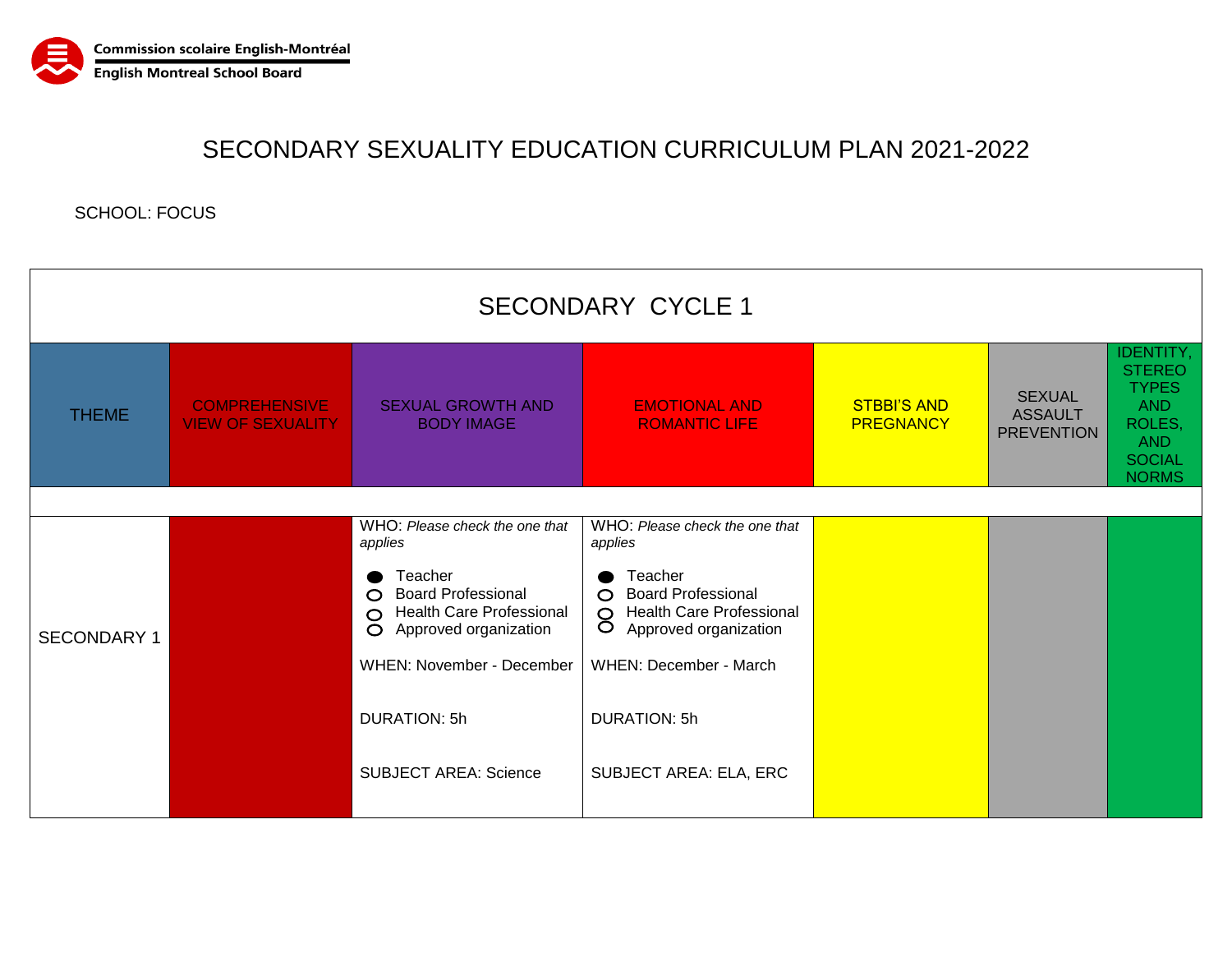

## SECONDARY SEXUALITY EDUCATION CURRICULUM PLAN 2021-2022

| <b>SECONDARY CYCLE 1</b> |                                                            |                                                         |                                                                  |                                                                                                                                                                                                                                                          |                                                                                                                                                                                                                                                                                                                |                                                                                                                                                                                                                                               |                                                                                                         |
|--------------------------|------------------------------------------------------------|---------------------------------------------------------|------------------------------------------------------------------|----------------------------------------------------------------------------------------------------------------------------------------------------------------------------------------------------------------------------------------------------------|----------------------------------------------------------------------------------------------------------------------------------------------------------------------------------------------------------------------------------------------------------------------------------------------------------------|-----------------------------------------------------------------------------------------------------------------------------------------------------------------------------------------------------------------------------------------------|---------------------------------------------------------------------------------------------------------|
| <b>THEME</b>             | <b>COMPREHENSIVE</b><br><b>VIEW OF</b><br><b>SEXUALITY</b> | <b>SEXUAL</b><br><b>GROWTH AND</b><br><b>BODY IMAGE</b> | <b>EMOTIONAL</b><br><b>AND</b><br><b>ROMANTIC</b><br><b>LIFE</b> | <b>STBBI'S AND</b><br><b>PREGNANCY</b>                                                                                                                                                                                                                   | <b>SEXUAL VIOLENCE</b>                                                                                                                                                                                                                                                                                         | <b>SEXUAL</b><br><b>BEHAVIOR</b>                                                                                                                                                                                                              | <b>IDENTITY,S</b><br><b>TEREO</b><br><b>TYPES AND</b><br>ROLES,<br>AND<br><b>SOCIAL</b><br><b>NORMS</b> |
| <b>SECONDARY</b><br>2    |                                                            |                                                         |                                                                  | WHO: Please check<br>the one that applies<br>Teacher<br>$\circ$<br>Board<br>Professional<br>$\Omega$ Health Care<br>Professional<br>O Approved<br>organization<br><b>WHEN: November</b><br>- December<br>DURATION: 4h<br><b>SUBJECT AREA:</b><br>Science | WHO: Please check the<br>one that applies<br>Teacher<br>$\bullet$<br><b>Board Professional</b><br>$\Omega$<br>$\Omega$ Health Care<br>Professional<br>x Approved<br>organization<br>WHEN: November -<br>December<br>DURATION: 3h<br><b>SUBJECT AREA:</b><br>School workshop<br>(carried out class by<br>class) | WHO: Please check the<br>one that applies<br>Teacher<br>O Board<br>Professional<br>$\bigcap$ Health Care<br>Professional<br>O Approved<br>organization<br>WHEN: December -<br>March<br><b>DURATION: 3h</b><br><b>SUBJECT AREA:</b><br>Science |                                                                                                         |